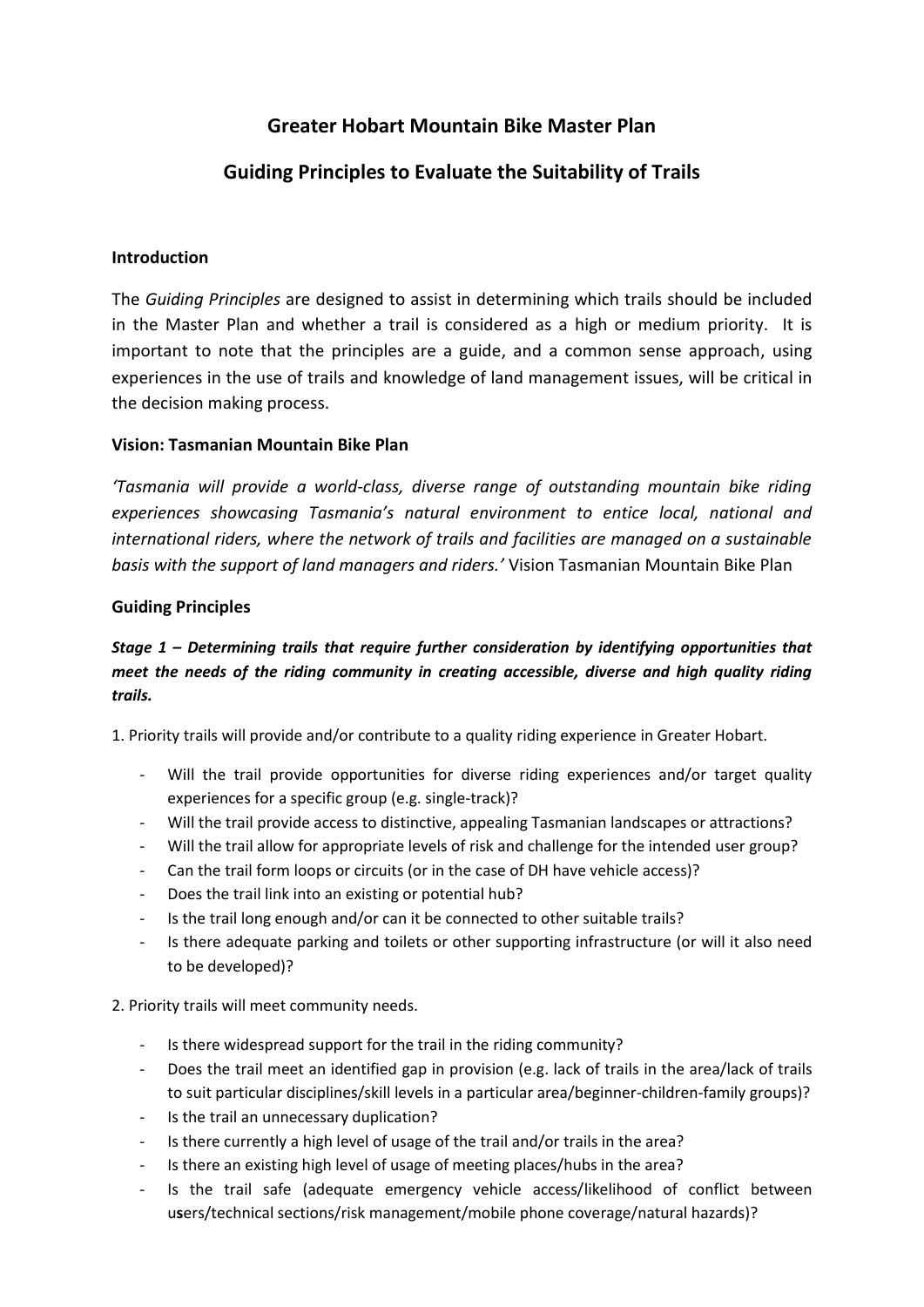- Will the development of the trail have a negative impact on current users of the trail/area?
- 3. Priority trails will be accessible to the Tasmanian community (and visitors).
	- Is the trail well connected to roads, trails, transport and residential areas?
	- Could the trail cater for a high numbers of users?
	- Is the trail single or shared-use (directional/time of use/preferred MTB etc)?
	- Does the trail connect key trail areas, open spaces or community/visitor attractions?
	- Is the trail an important component of a trail network?
	- Does the trail provide a commuter link?

### *Stage 2 – Determining trails that are feasible to develop, manage and maintain. Stage 2 identifies trails that have particular issues, constraints and additional benefits, which assist in determining the need for further research or funding sources in order to progress.*

4. Priority trails will be sustainable.

- Is the area highly erodible (soil type, rainfall, terrain)?
- Are there known threatened species / communities?
- Are there known weeds in the area?
- Is the spread of Phytophthora likely?
- Are there known heritage sites/precincts/areas (European, Aboriginal)?
- Are visual/landscape impacts likely?
- Are noise impacts on residential areas likely?
- Is the trail reducing a large area of untracked land?
- Are there other social benefits/impacts to be considered?
- 5. Priority trails may contribute to bringing economic benefits to Greater Hobart.
	- Is the trail likely to attract (or appeal to) intrastate, interstate and international tourists?
	- Will the trail increase economic benefit by attracting local riders?
	- Will the trail contribute to supporting local business such as cafes, bike shops and accommodation?
	- Do the local businesses accommodate and welcome bike riders?
	- Does the trail have potential to be used in significant events?
	- Does the trail open opportunities for private operators?

6. Priority trails will be feasible to develop and maintain.

- Is the proposal a new trail, or upgrading/legitimising an existing trail?
- How expensive is the project likely to be (i.e. water crossings)?
- How well does the trail meet grant funding criteria?
- Is there potential for private sponsorship/support?
- Are their volunteer groups offering support?
- Is there scope for partnership arrangements?
- Are there convenient vehicle access points for construction and ongoing maintenance?
- Does the trail help resolve an existing management issue?